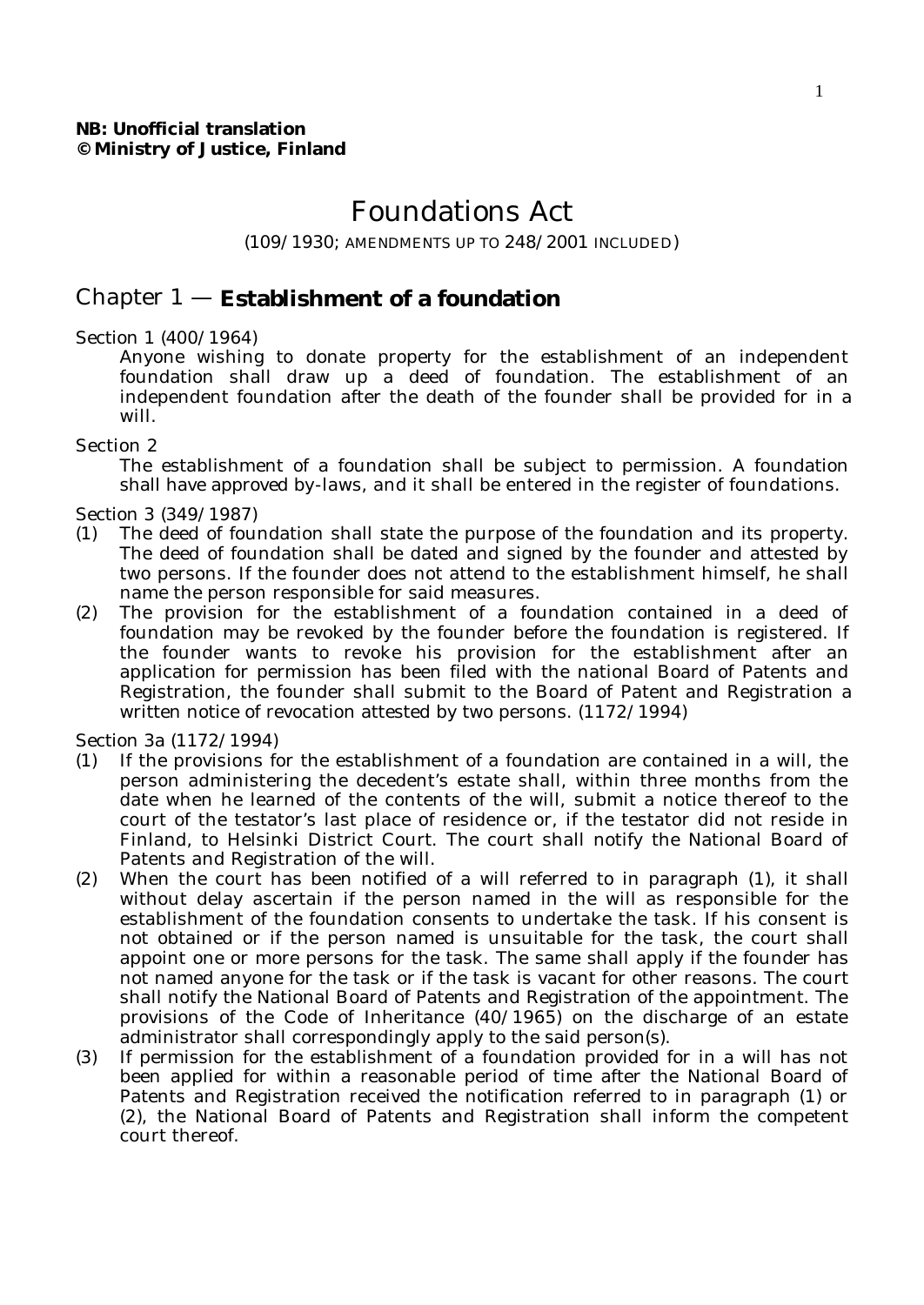Section 4 (400/1964)

- (1) The by-laws of a foundation shall contain:
	- (1) the name of the foundation, which shall contain the word 'foundation' and be clearly distinguishable from other foundations previously registered in the register of foundations;
	- (2) the municipality where the registered office of the foundation shall be located;
	- (3) the purpose of the foundation and the means of carrying out that purpose;
	- (4) the property endowed on the foundation and how it is to be administered;
	- (5) the number of the trustees and auditors of the foundation as well as their manner of appointment and term of office;
	- (6) provisions on the signing of the name of the foundation;
	- (7) the time when the annual accounts of the foundation are to be closed and the accounts and administration audited; and
	- (8) provisions on the amendment of the by-laws of the foundation and the termination of the foundation. (349/1987)
- (2) The foundation may use also its name translated into the other official language of Finland if the translation is contained in the by-laws.
- (3) If the founder has issued other instructions concerning the foundation, they shall also be included in the by-laws.
- (4) If the founder has died or if he can, for other reasons, not be consulted, the instructions of the founder may be deviated from in the drafting of the by-laws of the foundation only if the instructions are against the law or good practice or if compliance with the instructions would result in by-laws which, under section 17, would have to be amended. If the by-laws cannot be drafted without essentially changing the purpose of the foundation, the establishment of the foundation shall lapse. (349/1987)

Section 5 (400/1964)

- (1) Application for permission to establish a foundation shall be made to the National Board of Patents and Registration, which shall, at the same time, be requested to confirm the by-laws of the foundation. The application shall be made to the National Board of Patents of Registration in writing and it shall be accompanied by the original deed of foundation or will or an officially certified copy thereof as well as a certificate proving that the will can no longer be contested. The application shall be accompanied also by the by-laws drafted for the foundation.  $(1172/1994)$
- (2) *Paragraph has been repealed.*
- (3) The application shall be granted if the purpose of the foundation is useful and the by-laws shall be approved if they have been drafted in compliance with this Act and if they are not against the law or proper behaviour. The application shall, however, not be granted if, under the by-laws, the purpose of the foundation is to carry on a business or if its main purpose evidently is to bring direct financial gain to the founder or a functionary of the foundation, or when the establishment of the foundation would serve to circumvent the provisions concerning fidei-commissum. The application to establish a foundation shall likewise be rejected if the property endowed on the foundation is below that provided for by decree or grossly disproportionate to the purpose of the foundation. (349/1987)

Section 6 (400/1964)

(1) The register of foundations shall be national; it shall be maintained by the National Board of Patents and Registration. The provisions in sections 10 and 11 of the Business Information Act (244/2001; *yritys- ja yhteisötietolaki*) apply to the notices to be made to the register of foundations. Section 14 of the Business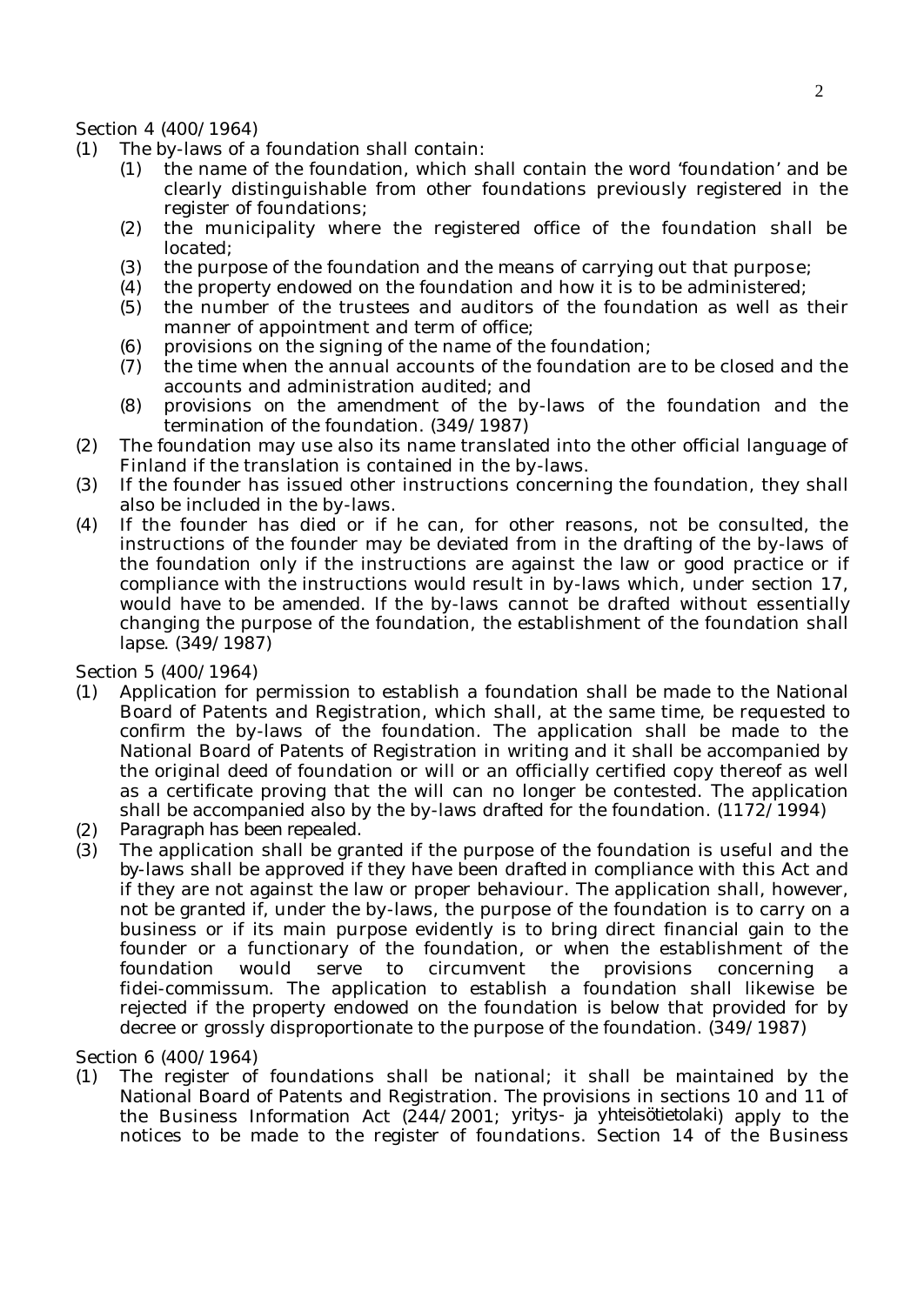Information Act applies to persons responsible for the making and signing of a register notice. (248/2001)

- (2) A notice on the registration of a foundation shall be made within six months from the date when the permission of establishment was granted. The notice shall contain: (248/2001)
	- (1) the full name, citizenship, place of residence and Finnish social security code or, in its absence, the date of birth of the chairman and each member and deputy member of the board of trustees; (1172/1994)
	- (2) confirmation by the trustees and certificate of the auditors stating that the movable property bestowed on the foundation is in the possession of the trustees;
	- (3) a certified copy of a deed of conveyance regarding the real property bestowed on the foundation, which shall be signed also by the person who has received the property on behalf of the foundation;
	- (4) the full name, citizenship, place of residence and Finnish social security code or, in its absence, the date of birth of any person authorised to sign the name of the foundation either by himself or together with another person; as well as (1172/1994)
	- (5) the postal address of the foundation. (349/1987)
- (3) If notice to register a foundation based on a deed of foundation has not been made within the period stipulated or if the registration of a foundation has been denied and said decision is no longer subject to ordinary forms of appeal, the permission of establishment shall lapse. For special reasons, the National Board of Patents and Registration may grant an extension to the period stipulated for the registration. (1172/1994)
- (4) If notice to register a foundation based on a will has not been made within the period stipulated, the National Board of Patents and Registration may impose the threat of a fine upon the trustees chosen for the foundation to enforce the obligation. The fine shall be ordered payable by the National Board of Patents and Registration. (1172/1994)
- (5) If the information accompanying the notice is found proper, the foundation shall be registered without delay. (349/1987)
- (6) *Paragraph has been repealed.*
- (7) If a foundation that has been granted permission of establishment is not registered, any contracts relating to the conveyance of property to the foundation shall lapse. (349/1987)

# Section 7 (400/1964)

- (1) The register of foundations shall contain:
	- (1) the name, purpose and postal address of the foundation as well as the place of its registered office;
	- (2) the full name, citizenship, place of residence and social security code or date of birth of the chairman and each member and deputy member of the board of trustees of the foundation and of each person authorised to sign the name of the foundation and, if the members of the board of trustees of another foundation or the members of the board of directors of a company or other establishment are to function as the trustees of the foundation, a statement thereof as well as the registration number of the organisation or company and the register in which it is registered. (1172/1994)
	- (1615/1992)
- (2) If the by-laws of the foundation contain a provision on the translation of the name of the foundation, this shall also be entered in the register.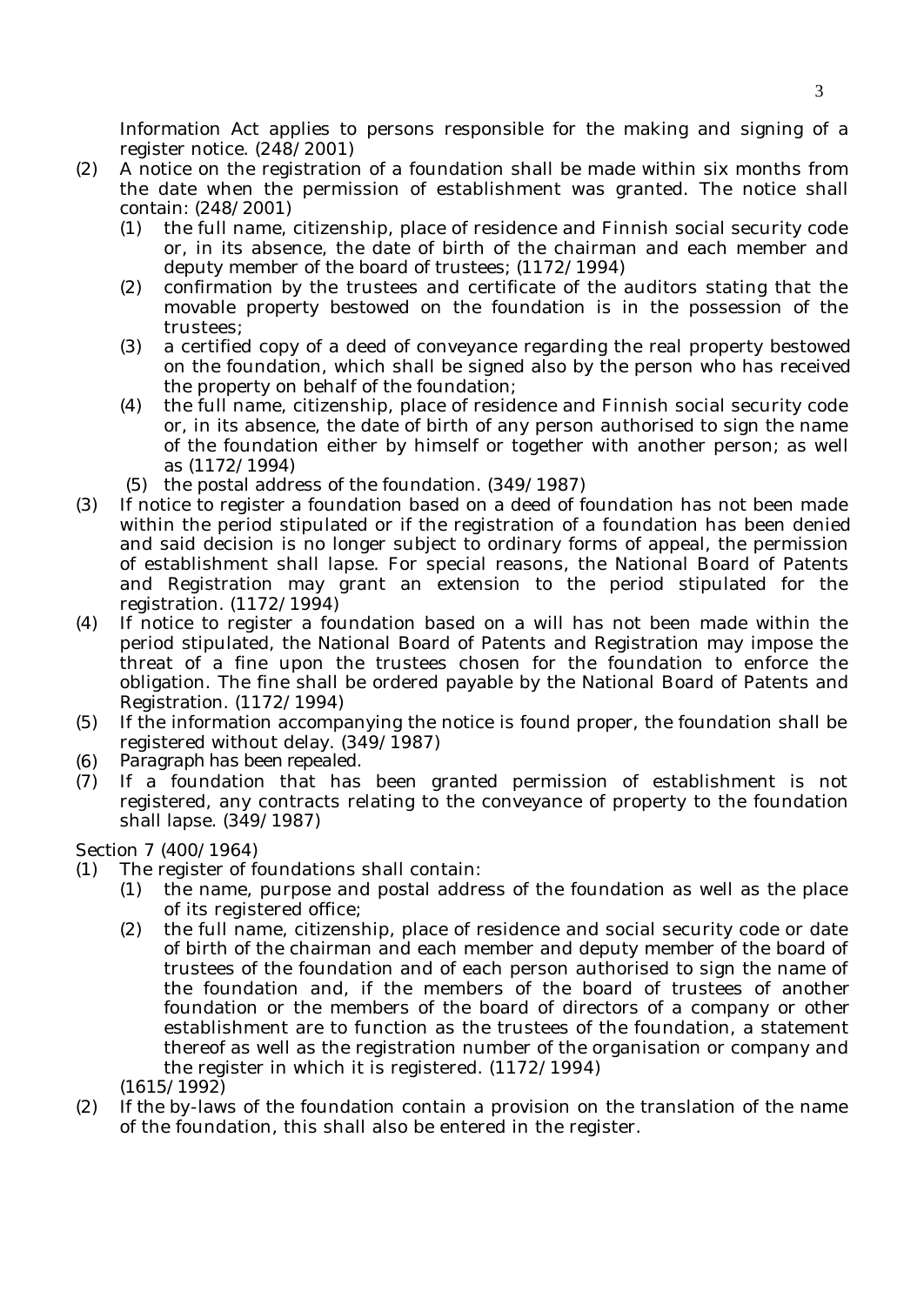Section 8

- (1) When a foundation has been registered, it can acquire rights and undertake obligations as well as sue and be sued in its own name.
- (2) Anyone who enters into a contract in the name of a foundation before the foundation is registered shall be liable therefor as for his own debt. If several have concluded said contract, their liability shall be joint and several.

Section 8a (400/1964)

A foundation shall not carry on any business that is not referred to in its by-laws and which does not directly further its purpose.

# Chapter 2 — **Administration of the foundation**

# Section 9 (349/1987)

- (1) A foundation shall have a board of trustees with a chairman and a minimum of two other members. The board of trustees of another Finnish foundation or the board of directors of a Finnish corporation or establishment may also function as the board of trustees as provided for in the by-laws. An authority may also function as the board of trustees or its member. The by-laws may stipulate for deputy members to be elected for the members of the board of trustees. The provisions on a member shall, where appropriate, apply to a deputy member of the board of trustees.
- (2) The members of the board of trustees and the persons authorised to sign the name of the foundation shall be resident in the European Economic Area. At least one of the persons referred to in section 10(3) shall be resident in Finland. The Ministry of Trade and Industry may grant the foundation an exception of the provisions laid down herein. (1172/1994)
- (3) No one who lacks legal competence or is bankrupt may function as a member of the board of trustees or sign the name of the foundation.

Section 10 (349/1987)

- (1) The board of trustees shall attend to the affairs of the foundation in compliance with the law and the by-laws of the foundation. The foundation shall be represented by the board of trustees.
- (2) The board of trustees shall specifically attend to the proper management of the affairs of the foundation and a secure and profitable investment of the assets of the foundation. The assets shall not be lent to any of the following persons:
	- (1) a partner, a director/trustee, a supervisor, the chief executive officer, or a person in a comparable position, in the foundation or a corporation within the same corporate group or a cross-held corporation, as referred to in the Accounting Act, or a person responsible for the accounts or financial management of the foundation or corporation or the supervision of the same;
	- (2) a person in the employment or otherwise in the service of the foundation or a corporation or person referred to in subparagraph (1); or
	- (3) the spouse, domestic partner, brother, sister, direct ascendant or direct descendant of a person referred to in subparagraph (1) or the direct ascendant or direct descendant of the spouse, or a brother-in-law or sisterin-law of the person referred to in subparagraph (1).

(178/1996)

(3) A summons or other communication shall be deemed to have reached the foundation when it is served upon the chairman of the board of trustees or to a person authorised to sign the name of the foundation either by himself or together with another person.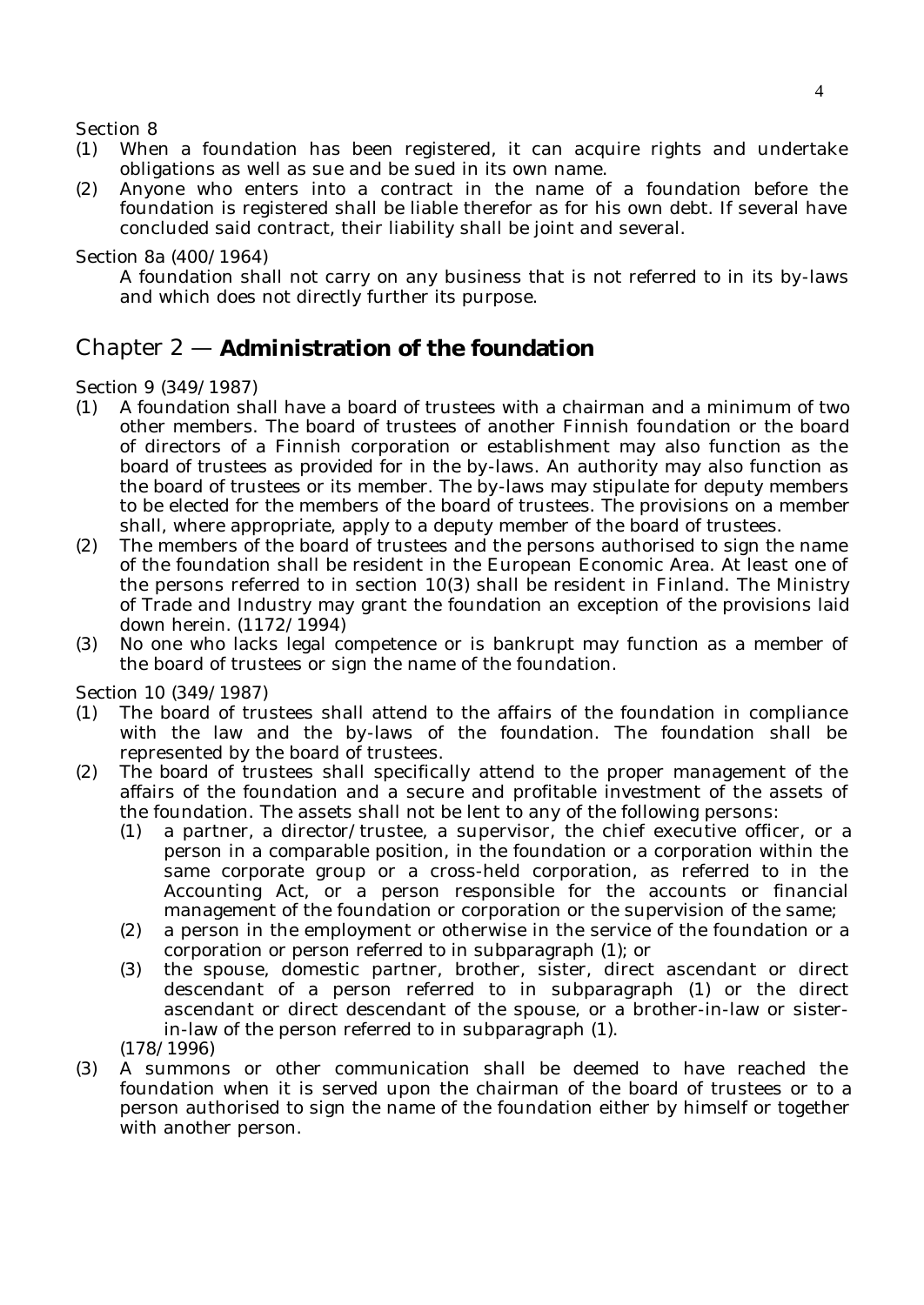### Section 10a (349/1987)

The by-laws of the foundation may stipulate that, in addition to the board of trustees, another body or a functionary of the foundation may make decisions on matters specified in the by-laws. The by-laws may also stipulate that a member of the board of trustees or a functionary of the foundation may sign the name of the foundation or that the board of trustees may authorise a person referred to above or some other person to do so.

# Section 10b (248/2001)

If the foundation has a body referred to in section 10a, which is not appointed or supervised by another body of the foundation and which the by-laws have entrusted with exclusive decision-making power on certain matters, such as the appointment of, as well as control and supervision of, the board of trustees or the authority to decide on the activities of an establishment maintained by the foundation, said body as well as its members and deputy members shall correspondingly be governed by the provisions of section  $6(2)(1)$ , section  $9(2)$  and  $(3)$ and section 14 on the board of trustees and its members. A notice of the replacement of a member or deputy member of a body referred to in this section shall be submitted to the National Board of Patents and Registration.

# Section 11 (349/1987)

- (1) Unless otherwise provided in this Act or the by-laws, the following provisions shall apply to the meetings of the bodies of the foundation:
	- (1) the meeting shall have a quorum when more than half of the members of the body are present;
	- (2) a motion supported by more than half of the members present shall be carried; and
	- (3) in the case of a tie, appointments shall be cast by drawing lots and in other cases the chairman shall have the casting vote.
- (2) A record shall be kept of a meeting of a body of the foundation and all the resolutions and votes shall be entered therein. The record shall be signed by the chairman of the meeting and at least one of the participants chosen for the task.
- (3) A member of a body of the foundation or a functionary of the foundation shall not participate in the handling of a contract between himself and the foundation. Nor shall he participate in the handling of a contract between the foundation and a third person if he stands essentially to gain thereby and if there is a conflict of interest between himself and the foundation. The above provisions on a contract shall apply also to litigation or other representation of the foundation.
- (4) The members of the bodies of the foundation may be paid a reasonable fee for attending the meetings and other reasonable fee for other work done on behalf of the foundation unless such payment is prohibited by the by-laws.
- (5) The annual accounts shall be drawn up as provided in the Accounting Act (1336/1997). In addition to what is provided in the Accounting Act, the annual report shall indicate in general terms how the foundation has proceeded in furtherance of its purpose during the financial year. (299/1998)

Section 12 (942/1994)

- (1) The audit of a foundation shall be governed by the provisions of this chapter and the Auditing Act (936/1994).
- (2) A foundation shall have a minimum of two auditors and two deputy auditors to audit its accounts and administration.
- (3) At least one of the auditors and his deputy shall be a certified auditor unless the Ministry of Trade and Industry grants an exception for special reasons.
- (4) In addition to what is provided in the provisions of the Auditing Act, the audit report shall contain a specific statement on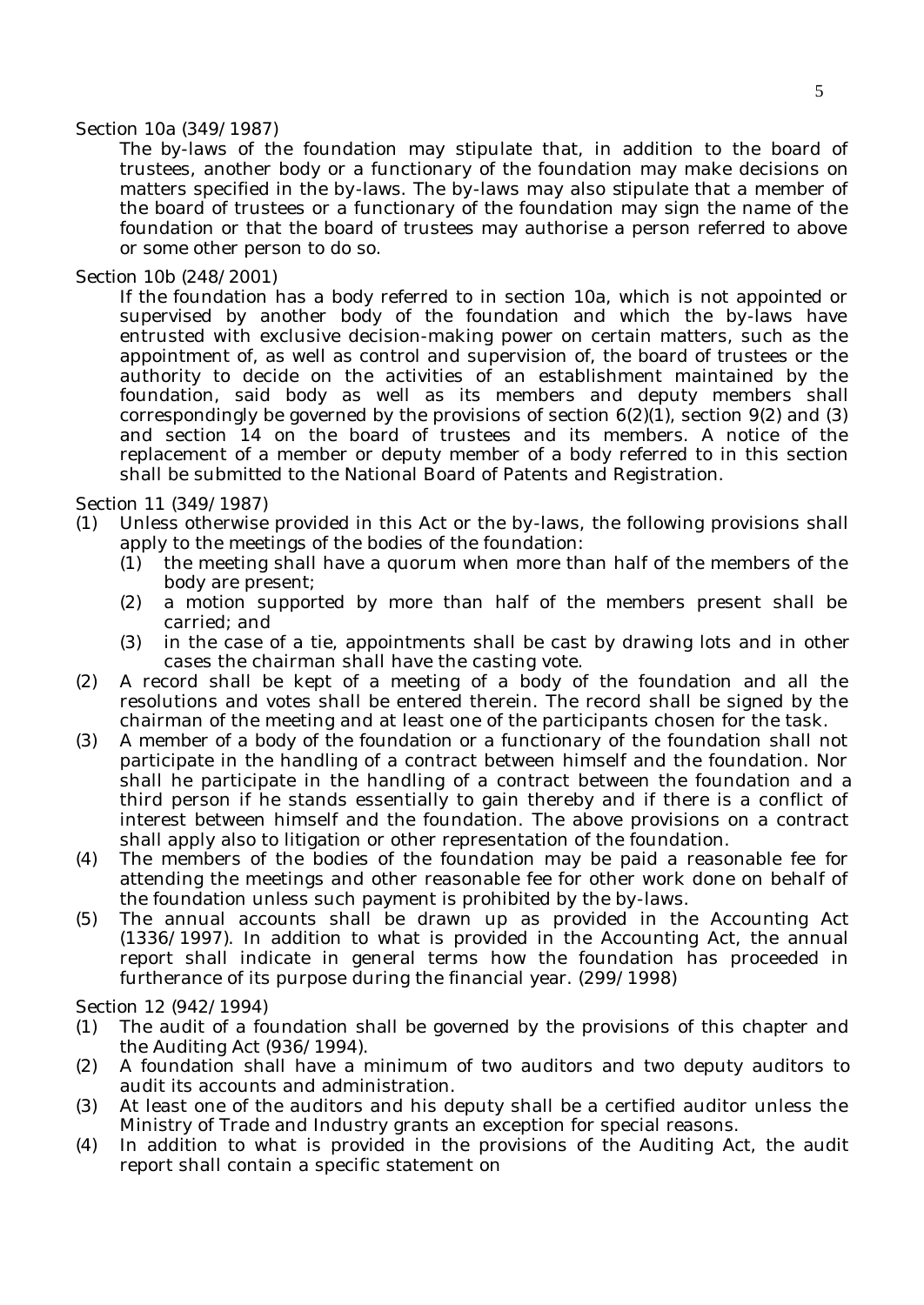- (1) whether the assets of the foundation have been properly invested;
- (2) whether the fees paid to the members of the bodies of the foundation are to be deemed reasonable; and
- (3) whether the annual accounts and the annual report give a true and fair view of the finances and activities of the foundation.

# Section 12a (349/1987)

- (1) A member of a body of the foundation, as well as a functionary and auditor of the foundation shall be liable to compensate all damage caused to the foundation in office either wilfully or negligently. The same shall apply to damage caused to a third party by an act against this Act or the by-laws of the foundation. (942/1994)
- (2) The adjustment of damages as well as the allocation of the liability in damages among two or more persons liable for the damages shall be governed by the provisions of the Tort Liability Act (412/1974).
- (3) The liability in damages of an employee shall be governed by specific provisions thereon.

# Chapter 3 — **Supervision of the foundation**

Section 13 (1172/1994)

- (1) The National Board of Patents and Registration shall supervise that the administration of the foundation complies with the law and the by-laws of the foundation.
- (2) Within six months from the end of each financial year, the foundation shall submit to the National Board of Patents and Registration certified copies of its income statement and balance sheet and their appendices, and of the itemisation of the balance sheet and its annual report and audit report. When necessary for its supervision, the foundation shall submit also other information on its activities to the National Board of Patents and Registration.
- (3) For special reasons, the National Board of Patents and Registration shall have the right to audit the books and administration of the foundation as well as make other inspection of its activities. Upon the request of the National Board of Patents and Registration, an auditor of the foundation shall give to the National Board of Patents and Registration information on the activities of the foundation that he has learned in the course of his duties.

Section 14 (1172/1994)

- (1) Should the National Board of Patents and Registration notice that the board of trustees of the foundation has acted against the law or the by-laws of the foundation or that it has neglected its duties under this Act, the National Board of Patents and Registration may order the board of trustees to undertake measures to rectify the situation or issue an injunction relating to the enforcement of such faulty decision. The national Board of Patents and Registration may impose the threat of a fine to enforce the order or injunction. The fine shall be ordered payable by the National Board of Patents and Registration.
- (2) Should the board of trustees or its member continuously or otherwise grossly act against the law or the by-laws, the court of the locality where the registered office of the foundation is located may, upon a request made by the National Board of Patents or Registration relieve the board of trustees or its member from office.
- (3) If the board of trustees or its member has caused damage to the foundation in the manner referred to in section 12a, the National Board of Patents and Registration may bring an action for damages in the court of the place where the registered office of the foundation is located.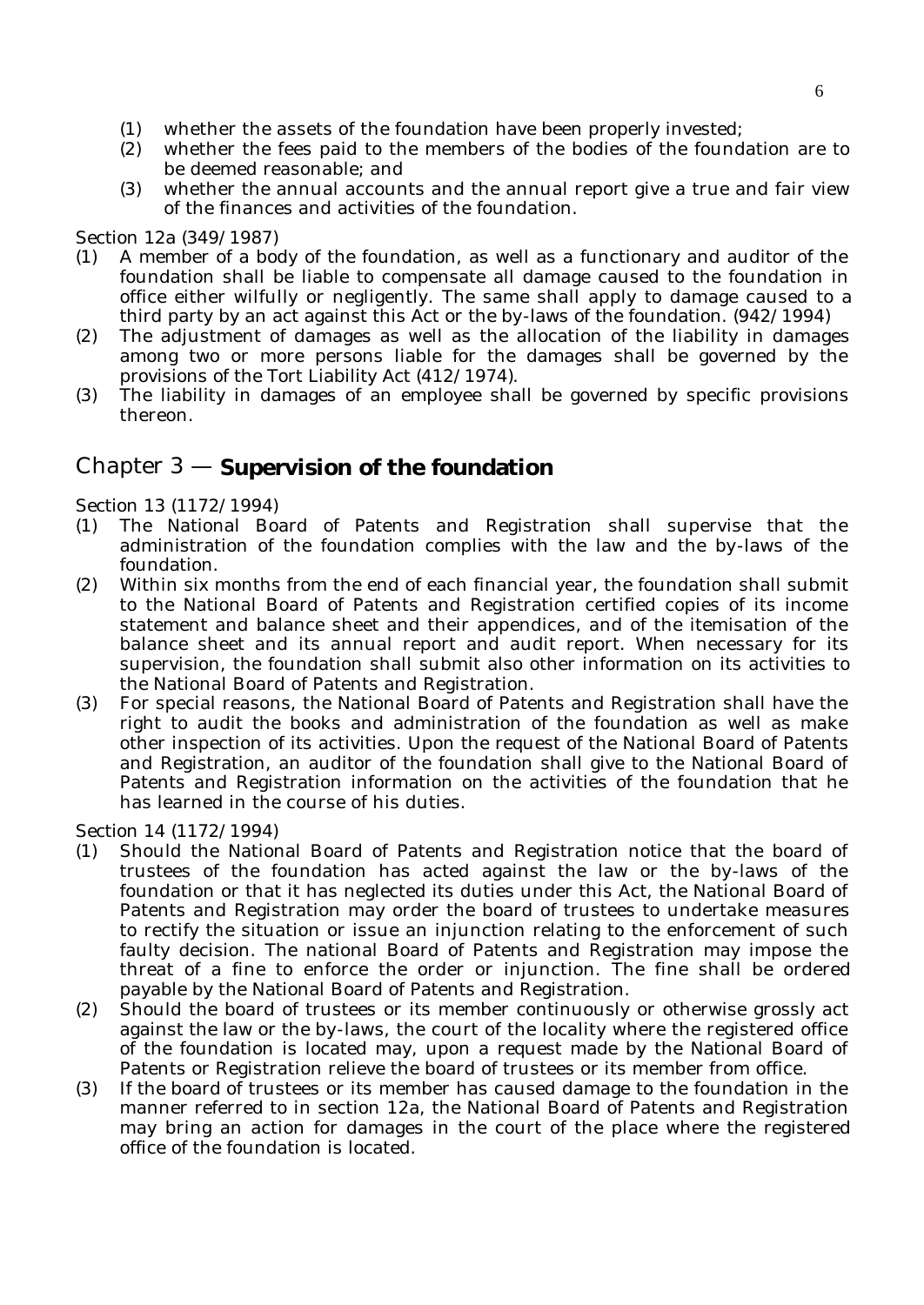(4) If a member of the board of trustees has in the said office made himself guilty of a punishable act, the national Board of Patents and Registration may inform the public prosecutor thereof to have charges brought for the said act in the court of the place where the registered office of the foundation is located.

Section 14a (400/1964)

- (1) If, in a case referred to in section  $14(2)$ , the board of trustees of a foundation is relieved from office, the court shall appoint one or more temporary trustees to administer the foundation until a new board of trustees is elected in accordance with the by-laws of the foundation. The court may order that the decision to relieve the board of trustees or its member(s) and to appoint temporary trustees shall be complied with at once irrespective of appeal.
- (2) If a foundation is otherwise found to lack a board of trustees, the National Board of Patents and Registration shall appoint one or more temporary trustees to administer the affairs of the foundation until a new board of trustees is elected in accordance with the by-laws of the foundation. (1172/1994)
- (3) If, in a case referred to in paragraph (1) or (2), a new board of trustees cannot be elected in accordance with the by-laws, the National Board of Patents and Registration shall request the District Court of the place where the registered office of the foundation is located to appoint a new board of trustees for the foundation. In the appointment of the board of trustees, regard shall, as far as possible, be had to the provisions of the by-laws of the foundation on the composition and term of office of the board of trustees. Where necessary, the new board of trustees shall have the right to invite new trustees. (1172/1994)
- (4) The temporary trustees referred to in paragraphs (1) and (2) shall be entitled to a compensation for their duties from the assets of the foundation.

### Section 15 (1172/1994)

The founder or another person for whose benefit the activities of the foundation accrue, who considers that the board of trustees of the foundation has acted against the law or the by-laws of the foundation, shall have the right to submit a request for rectification to the National Board of Patents and Registration. If the request is based on valid grounds, the National Board of Patents and Registration shall request the board of trustees to submit an explanation and, where necessary, undertake the measures necessary.

#### Section 16

The provisions of this chapter shall not apply to a foundation with a public authority or the board of directors of a public establishment as its board of trustees. The supervision of said foundation shall be governed by the provisions on the supervision of said public authority or public establishment.

# Chapter 4 — **Amendment of the by-laws and merger and termination of a foundation** (349/1987)

Section 17 (400/1964)

- (1) If the amendment of the by-laws of a foundation is deemed necessary because of changed circumstances or other reasons, the foundation shall attend to the amendment and apply to the National Board of Patents and Registration for approval of the amendment. (1172/1994)
- (2) The purpose of the foundation may be amended only if the use of the assets of the foundation for the original purpose is impossible or essentially more difficult, totally or essentially useless because of the small value of the assets or another reason, or against the law or good practice. The new purpose may not be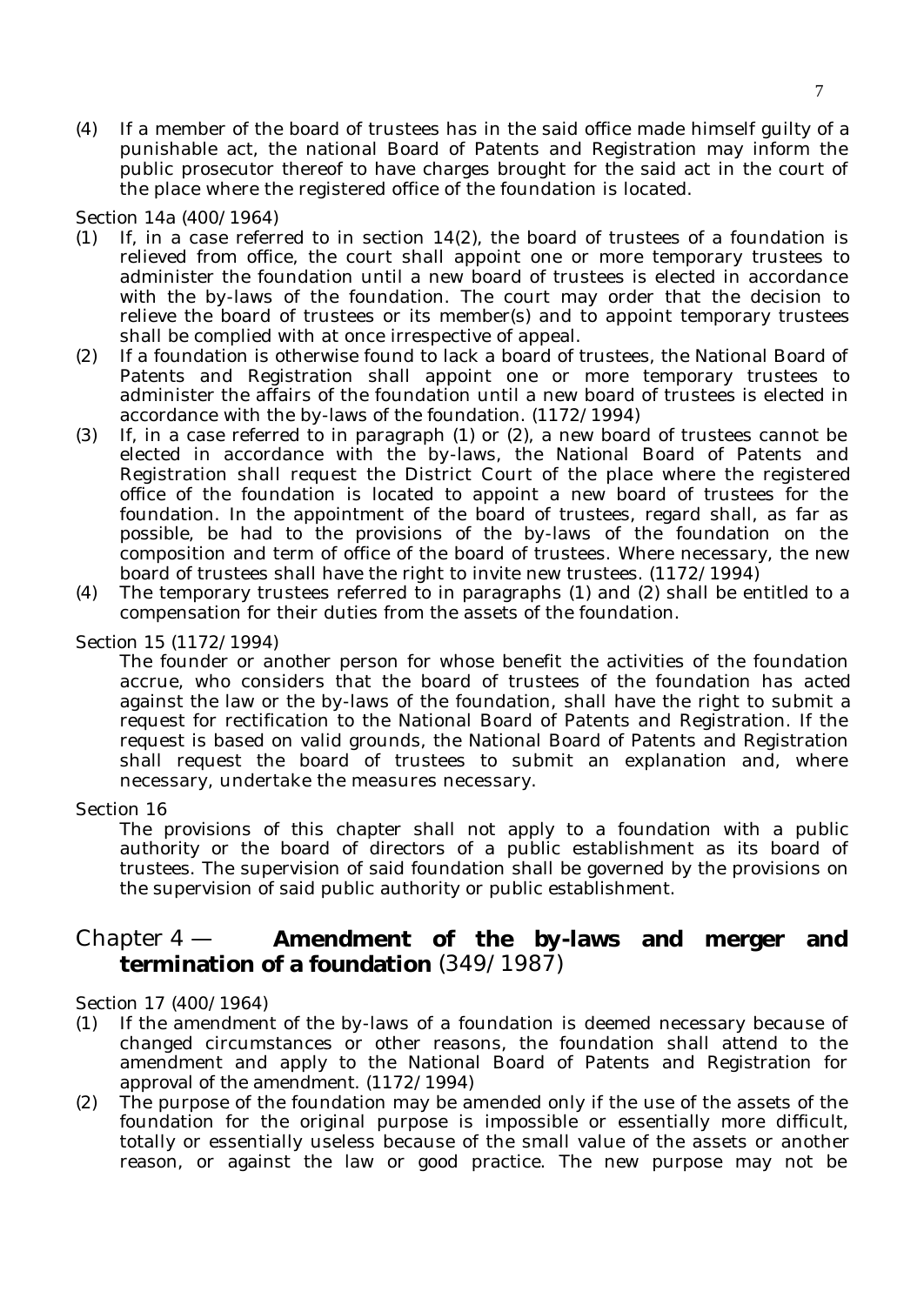essentially different from the original purpose. Unless otherwise stipulated in the by-laws of the foundation, the decision on the amendment of the purpose of the foundation shall require a majority of three-fourths of the votes. (349/1987)

- (3) If the use of the assets of the foundation for its purpose is totally or essentially useless because of the small value of the assets, the by-laws of the foundation may be amended also by setting a period of time within which the remaining assets are to be used and the foundation is to be terminated. An application to the National Board of Patents and Registrations for approval of said amendment of the by-laws shall be accompanied by a certificate of the auditors of the foundation confirming that all the known debts of the foundation have been paid or that the known creditors of the foundation have consented to making the foundation a temporary one. (1172/1994)
- (4) The National Board of Patents and Registrations shall ex officio and without separate application enter an approved amendment of the by-laws in the register of foundations. The amended by-laws shall not be applied before they have been entered in the register. (1172/1994)

Section 17a (349/1987)

- (1) A foundation (*merging foundation*) may merge in another foundation with an essentially similar purpose (*acquiring foundation*) so that the assets and liabilities of the merging foundation are transferred to the acquiring foundation if the achievement of the purpose of the foundation is essentially improved through the merger. In the acquiring foundation, the merger agreement shall be approved in accordance with the provisions of its by-laws on the amendment of the by-laws and in the merging foundation it shall be approved in the manner referred to in section 17(2).
- (2) Within four months from the date when the foundations have approved the merger agreement, they shall apply to the National Board of Patents and Registration for approval of the merger and the amendment of the by-laws of the acquiring foundation, if any. The amendment of the by-laws shall, however, not be entered in the register until the permission of the court for the merger referred to in section 17b(4) has been communicated to the National Board of Patents and Registration. (1172/1994)

Section 17b (349/1987)

- (1) Within four months from the date when the National Board of Patents and Registration has granted the application for merger, the foundations shall apply to the court of the place where the registered office of the merging foundation is located for permission to enforce the merger agreement under threat that the merger shall otherwise be deemed lapsed. The application shall be accompanied by proof of the permission granted by the national Board of Patents and Registration as well as a list of the known creditors of the merging foundation and their postal addresses. (1172/1994)
- (2) The court shall issue a public notice to all the known and unknown creditors of the merging foundation requesting anyone who wishes to oppose the application to notify the court thereof in writing no later than one month prior to the date of the hearing under threat that he shall otherwise be deemed to have consented to the application. The notice shall be posted on the bulletin board of the court four months prior to the date of the hearing and published by the court in the Official Gazette twice: the first time no later than three months and the second time no later than two months prior to the date of the hearing. The court shall separately notify the County Government and all the known creditors of the application.
- (3) The application shall be granted if none of the creditors oppose it or if it is shown on the date of the hearing that all the creditors opposing the application have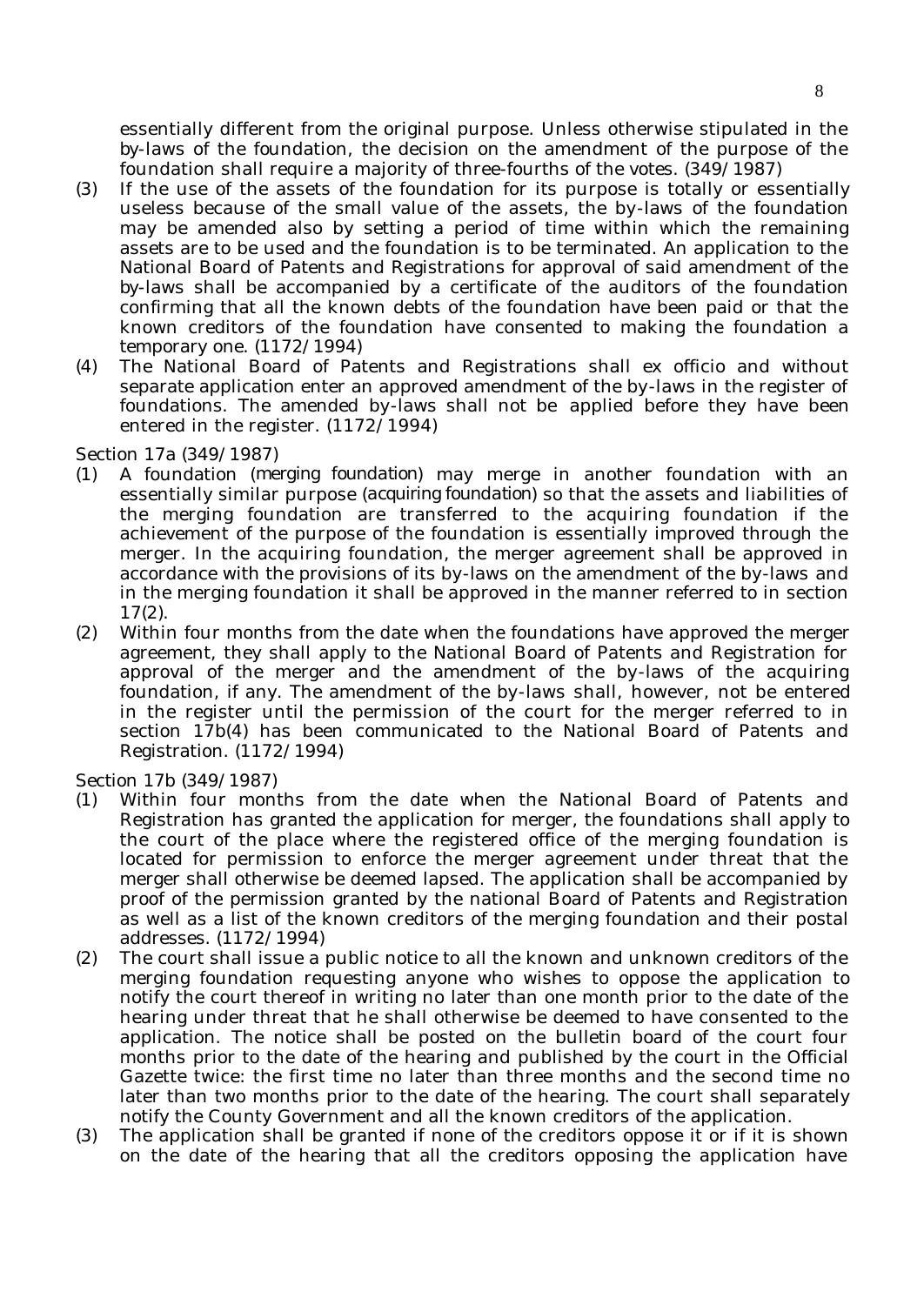received full payment of their claims or that collateral accepted by the court has been placed for their claims.

(4) Within four months from the date when the consent of the court becomes final, the foundations shall submit notice thereof to the National Board of Patents and Registration for registration under threat that the merger shall lapse. The merger shall be deemed completed when the notice has been entered in the register of foundations. (1172/1994)

Section 17c (349/1987)

- (1) Under the prerequisites stipulated in section 17a(1), foundations may merge also by two or more foundations agreeing to transfer their assets and liabilities to a new foundation to be established. The above provisions on the deed of foundation shall apply to the merger agreement, which shall also contain the by-laws of the new foundation.
- (2) Within four months from the date when the foundations have approved the merger agreement, they shall apply to the National Board of Patents and Registration for approval of the merger, regarding which the provisions of sections 5 and 17a shall be applied. Within four months from the date when the National Board of Patents and Registration has granted the application for merger, the foundations shall apply to the court of the place where the registered office of the new foundation is to be located for the permission referred to in section 17b to enforce the merger. (1172/1994)
- (3) Within four months from the date when the decision of the court granting the permission becomes final, the foundations shall submit the notice referred to in section 6, at the threat that the merger shall lapse. The merger shall be deemed completed when the new foundation is entered in the register of foundations.

Section 18 (1172/1994)

- (1) A foundation that has been established for a fixed period of time or subject to certain prerequisites shall, when the period has expired or the prerequisites no longer exist, be terminated upon permission of the National Board of Patents and Registration. The same shall apply if the foundation no longer has any assets.
- (2) If a situation referred to in section 17(2) has arisen, but the by-laws of the foundation cannot be amended, and if the use of the assets of the foundation for the purpose stipulated is useless even if the foundation is changed into a temporary one, the foundation shall likewise, upon permission of the National Board of Patents and Registration, be terminated.
- (3) If the activities of the foundation have continuously been against the law or its by-laws, the court of the place where the registered office of the foundation is located, may, for exceptional reasons and upon a request made by the National Board of Patents and Registration, order that the foundation be forthwith terminated.

Section 19 (349/1987)

(1) If a foundation is terminated upon the consent of the National Board of Patents and Registration or because the foundation had been changed into a temporary one, the board of trustees of the foundation shall attend to the measures necessary for the termination unless the National Board of Patents and Registration considers it necessary to appoint one or more liquidators to replace the board of trustees. If the court orders a foundation to be terminated, it shall appoint one or more liquidators. The court may also order that the liquidators forthwith take possession of the assets of the foundation even if the decision on the termination of the foundation is not yet final. The provisions on the board of trustees and its members shall correspondingly be applied to the liquidators. (1172/1994)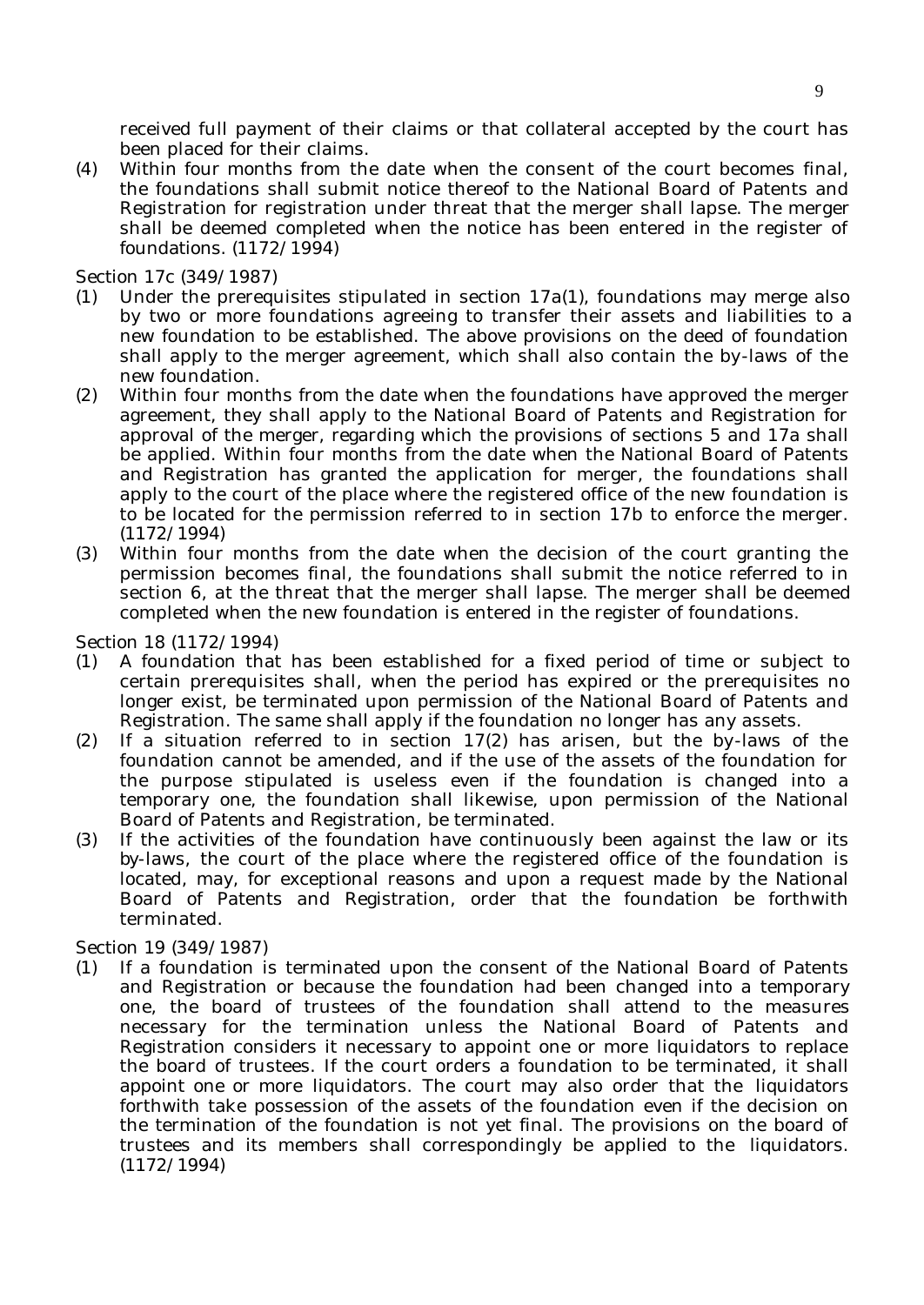- (2) The board of trustees or the liquidators of the foundation shall request that a public notice be given to the unknown creditors of the foundation unless this is evidently unnecessary. When the measures of termination have been completed, the board of trustees or the liquidators shall forthwith submit a final account to the National Board of Patents and Registration. The foundation shall be deemed terminated when the National Board of Patents and Registration, after approving the final accounts, has entered the termination in the register of foundations. (1172/1994)
- (3) If the foundation, after its debts have been paid, still has assets and if the by-laws do not provide for their use, they shall devolve on the State, which shall without delay transfer the assets to be used to further a purpose related to that of the foundation.

# Chapter 5 — **Miscellaneous provisions**

*Section 20 has been repealed.*

Section 21

A State authority shall not function as the board of trustees of a foundation or as member without permission of the competent Ministry, nor a municipal or ecclesiastical authority without permission of the executive board of the municipality or the cathedral chapter or the Episcopal meeting.

Section 22 (349/1987)

- (1) Notice of any change in the members of the board of trustees of a foundation or persons authorised to sign the name of the foundation as well as any change in the postal address of the foundation shall be made for entry in the register of foundations. (248/2001)
- (2) The court shall notify the National Board of Patents and Registration of the appointment of a temporary trustee or new board of trustees referred to in section 14a as well as of a decision relating to the appointment of a liquidator referred to in section 19(1). These decisions as well as decisions made by the National Board of Patents and Registration under section 14a(2) and section 19(1) shall be entered in the register of foundations. (1172/1994)
- (3) When a court has made a decision referred to in section 18(3) or when the assets of a foundation have been surrendered in bankruptcy, a bankruptcy application has been withdrawn, a decision on bankruptcy has been reversed or a bankruptcy has lapsed due to insufficient assets, the court shall likewise notify the National Board of Patents and Registration thereof for entry in the register of foundations. If no assets remain after bankruptcy proceedings, the foundation shall be deemed terminated when the bankruptcy administration has submitted its final accounts. The bankruptcy administration shall without delay notify the National Board of Patents and Registration of the termination of the foundation for entry in the register of foundations. (1172/1994)

#### Section 22a (248/2001)

The National Board of Patents and Registration has the right to updates of foundations' contact information from the Business Information System.

# *Section 23 has been repealed.*

Section 24 (1172/1994)

(1) A person carrying out duties referred to in this Act shall hold confidential the itemisation of the balance sheets of the foundation as well as any information he has received in the course of his tasks on the business or trade secrets, economic